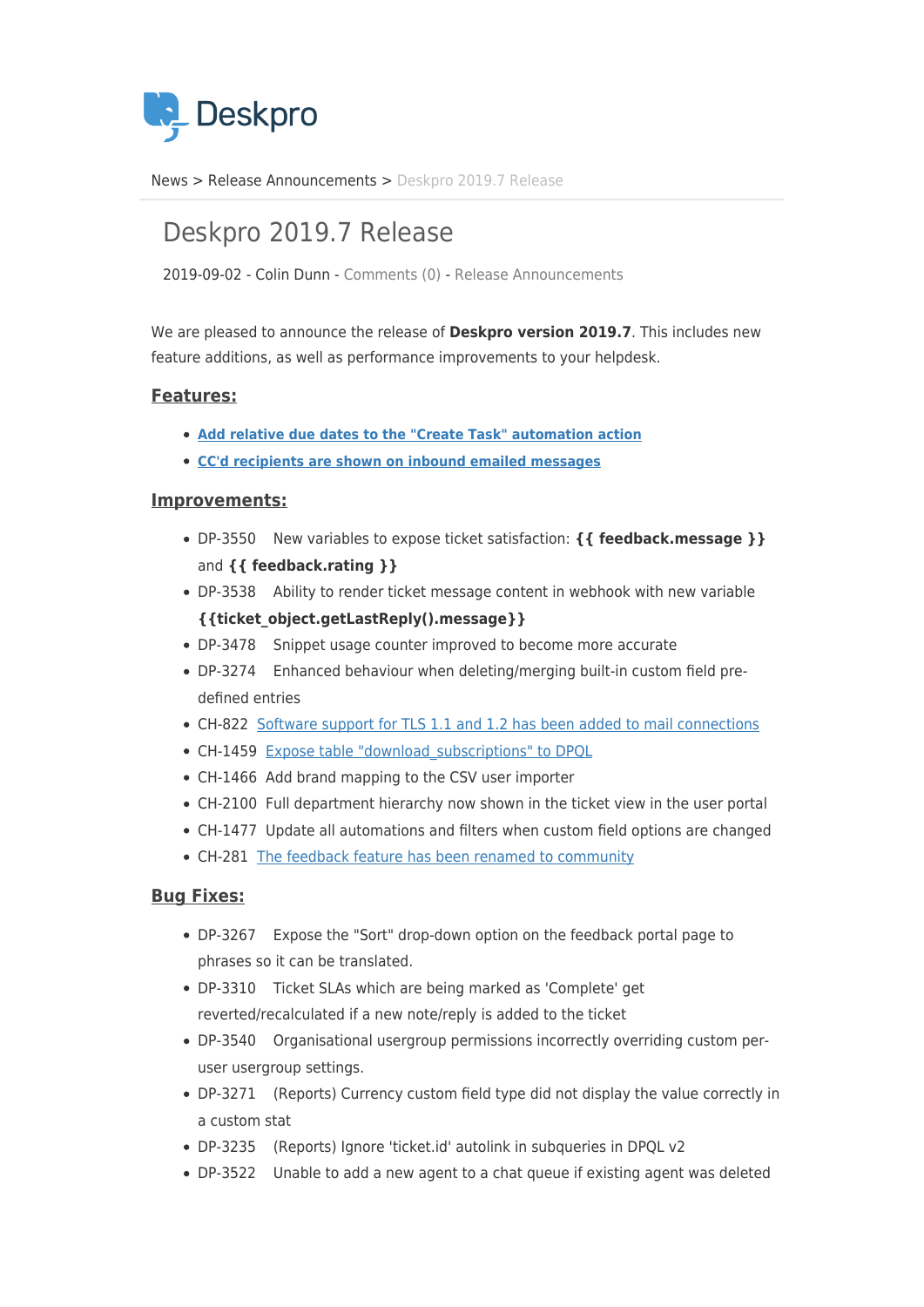- DP-3473 Converted custom email templates don't disappear from the list to be converted after changes
- DP-3232 Remove limit of 10 usergroups when assigning permissions to chat
- DP-3157 Omni-search did not include chat ID's if Elasticsearch was disabled
- DP-3101 Added missing Alias props for Article and Chat custom fields
- DP-3494 (LDAP) Fixed email domain association for users synced through LDAP. Corrected "Creation By" detail.
- DP-3528 Improve confirmation message when adding/deleting custom field options.
- CH-886 Error appeared when using "Forward as a new linked ticket" feature
- CH-765 Error appeared when agent attempted to delete a comment on a guide topic
- CH-997 Google fonts now bundled into the Deskpro to prevent need for external calling of assets
- CH-1016 File permissions corrected for those moving onto S3 file storage.
- CH-824 Tickets were incorrectly showing as locked to an agent in certain reply situations
- CH-775 Times in custom references now correlate to the correct helpdesk timezone
- CH-789 Linked ticket was assigned to default brand rather than brand of parent
- CH-671 Pasted images in user portal replies appear in the wrong place
- CH-804 Translating agent replies using the MS Translator app created unwanted HTML
- CH-833 "Go" agent permalink/URL needs to follow merged tickets
- CH-971 Article language drop-down selector doesn't save the selection
- CH-748 Unable to unset a predefined field when hierarchy/child options are used
- CH-651 Ticket loading fails and appearance bugs out when opening multiple tickets quickly
- CH-666 Autofill incorrectly being triggered in certain areas of the agent interface
- CH-673 First reply SLA should not be completed when the ticket status is changed and no agent reply exists
- CH-662 V2 API department permissions improved
- CH-665 Snippet shortcut menu inserts even when one is not selected
- CH-668 A user can initiate a chat when an agent who is not in any chat queue is set online for chat
- CH-656 Clicking on the category folder tab in the Publish area doesn't load the target on the first click
- CH-1285 Incoming email attachments file names appearing corrupted
- CH-1022 Improved smoother user experience while using custom stats in the reporting area
- CH-1164 Attachments were removed when creating a ticket via "forward as a linked ticket"